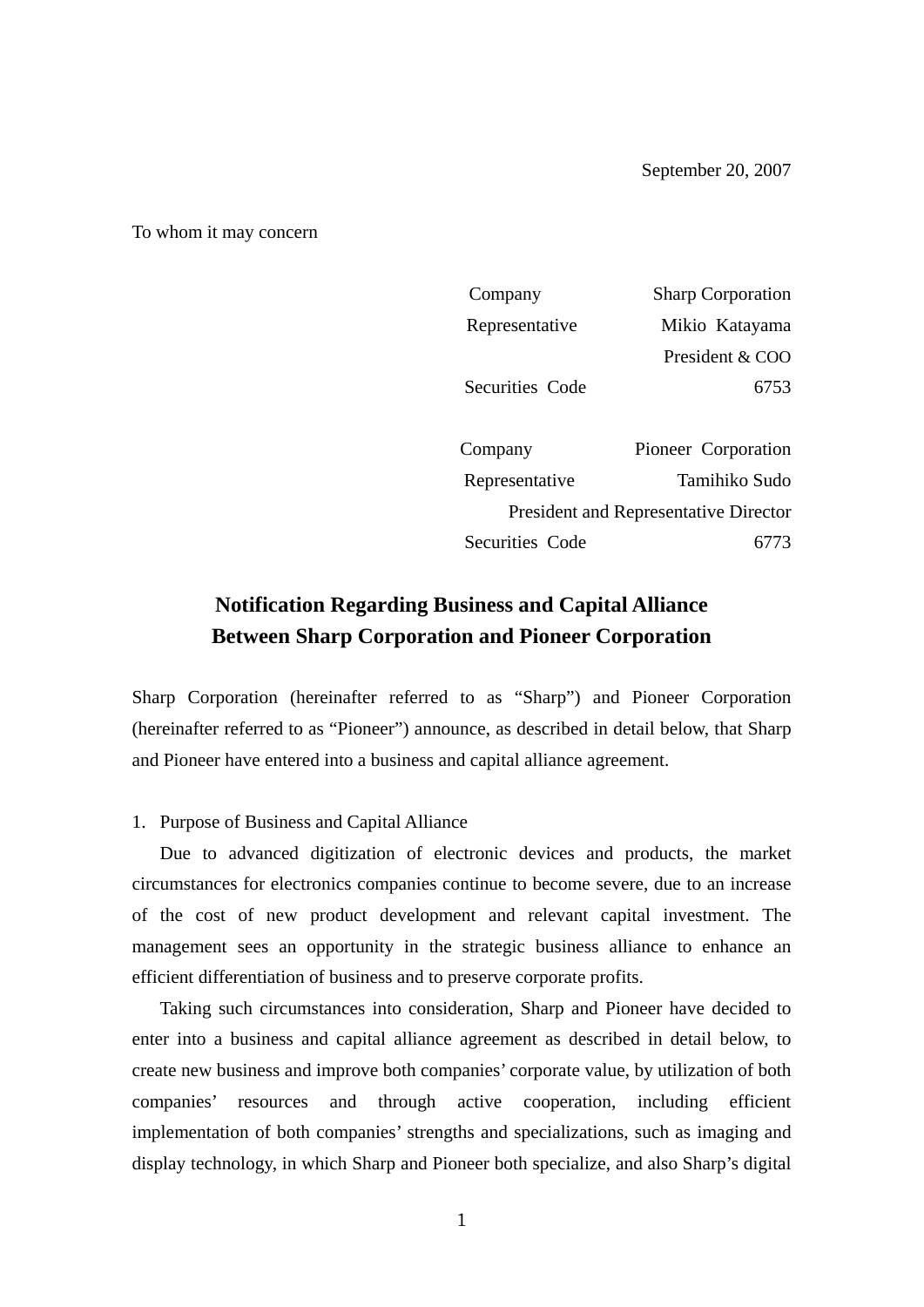technology, communication technology and device technology, as well as Pioneer's optical disk technology, acoustic technology and car electronics technology.

## 2. Content of Business and Capital Alliance

#### 1) Promotion of Joint Development

 Sharp and Pioneer will jointly proceed with development in the following fields in order to mutually utilize each company's technology and achieve further innovation.

#### (1) Next-Generation DVD Field

 To aim development of new "Next generation DVD" related products, by utilizing Sharp's specialization in device technology such as blue-violet laser diode and Pioneer's specialization in optical disk technology such as drive-module technology.

## (2) Network-Related Field

 To aim for development of new network-related products in home electronics field by merging both companies' most advanced technology.

## (3) Car Electronics Field

 To aim for creation of new business in car electronics field by combining Sharp's technology of small- and medium-size displays, communication and sensor technology with Pioneer's car navigation technology and other "in-vehicle" know-how.

#### (4) Imaging Field

 To aim for expansion of both companies' display business and development of new Audio-Visual products based on new concepts by mutually providing and/or merging each company's specialization in highly advanced imaging and display technology.

## 2) Expansion of Transactions between both Companies

 Sharp and Pioneer will strengthen business relations and increase transactions and trade volume between both companies by actively adopting each company's products and components.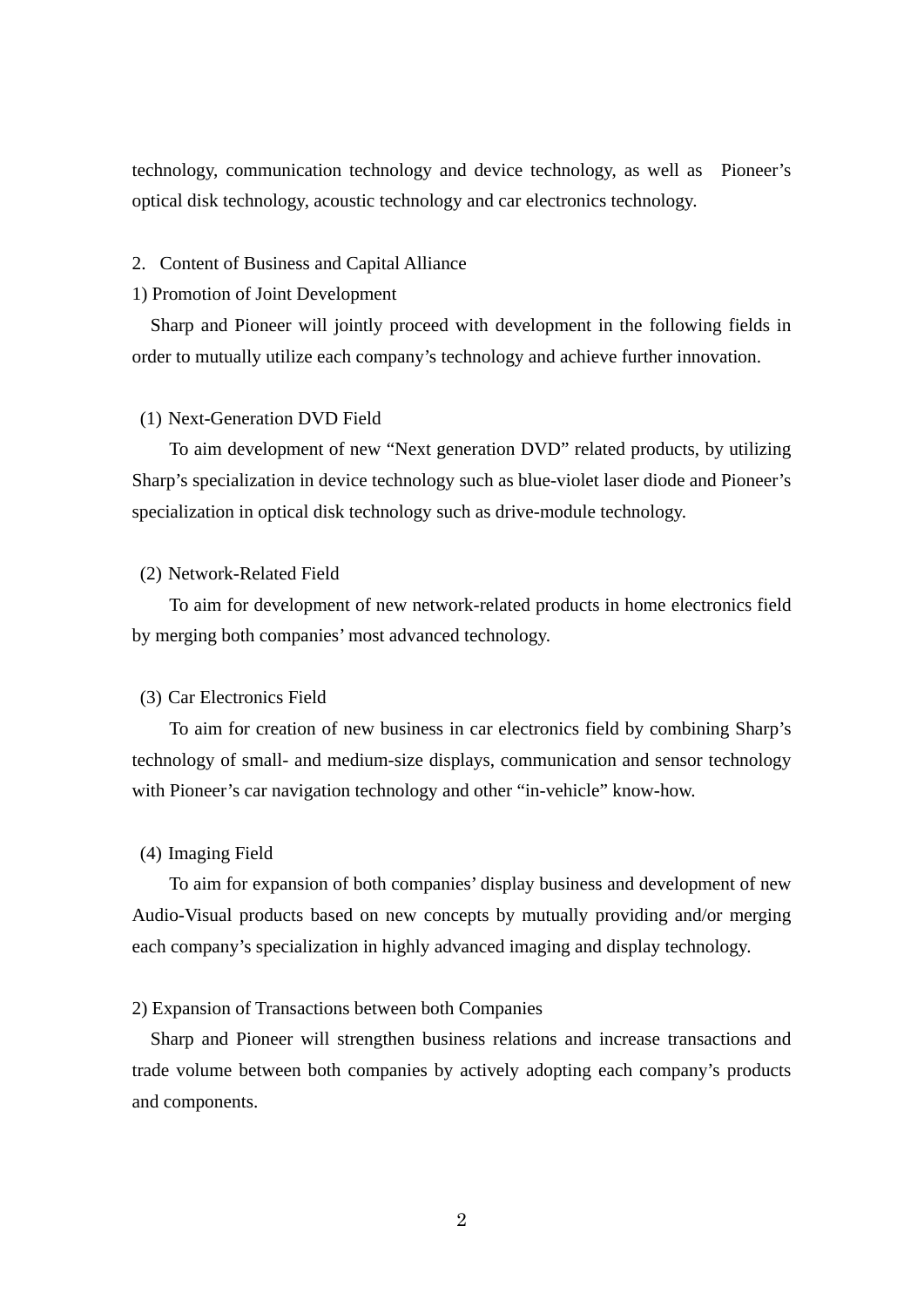## 3) Capital Alliance

 Sharp and Pioneer have agreed to finalize the capital alliance on December 20, 2007 in order to ensure a close and firm business alliance.

 The capital alliance includes Pioneer's new issuance of 30,000,000 common stocks which shall be fully allotted to Sharp, and to which Sharp shall subscribe the full amount through third party allotment. In return, Sharp shall dispose to Pioneer of 10,000,000 treasury stocks which Sharp now owns and Pioneer shall subscribe to the full amount by way of third party allotment.

 (Please refer to the separate press release concerning the details of the third party allotment by both companies.)

\* In accordance with competition laws of Japan and overseas, we will submit a prior report to, and if necessarily consult with, the relevant authorities. As a result, if we are required to amend all or part of the above capital alliance, we will make certain amendments including the change of investment ratio and/or other terms and conditions subject to mutual consent.

| (1) Trade Name      | <b>Sharp Corporation</b>                     | Pioneer Corporation             |
|---------------------|----------------------------------------------|---------------------------------|
| (2) Principal       | Manufacture and sales of electric            | Manufacture and sales of car    |
| <b>Business</b>     | communication and electric equipment,        | electronics products and home   |
|                     | electronic applied equipment, and electronic | electronics products            |
|                     | components                                   |                                 |
| (3)<br>Date<br>- of | May 2, 1935                                  | May 8, 1947                     |
| Incorporation       |                                              |                                 |
| Address of<br>(4)   | 22-22, Nagaike-cho, Abeno-ku, Osaka          | 4-1, Meguro 1-chome, Meguro-ku, |
| Headquarters        |                                              | Tokyo                           |
| (5)                 | Mikio Katayama, President & COO              | Tamihiko Sudo, President and    |
| Representative      |                                              | <b>Representative Director</b>  |
| $(6)$ Capital       | 204,675 million Yen                          | 49,048 million Yen              |
| <b>Stock</b>        |                                              |                                 |
| (7) Number of       | 48,927 employees (consolidated)              | 37,622 employees (consolidated) |
| Employees           |                                              |                                 |

## 3. Summary of Parties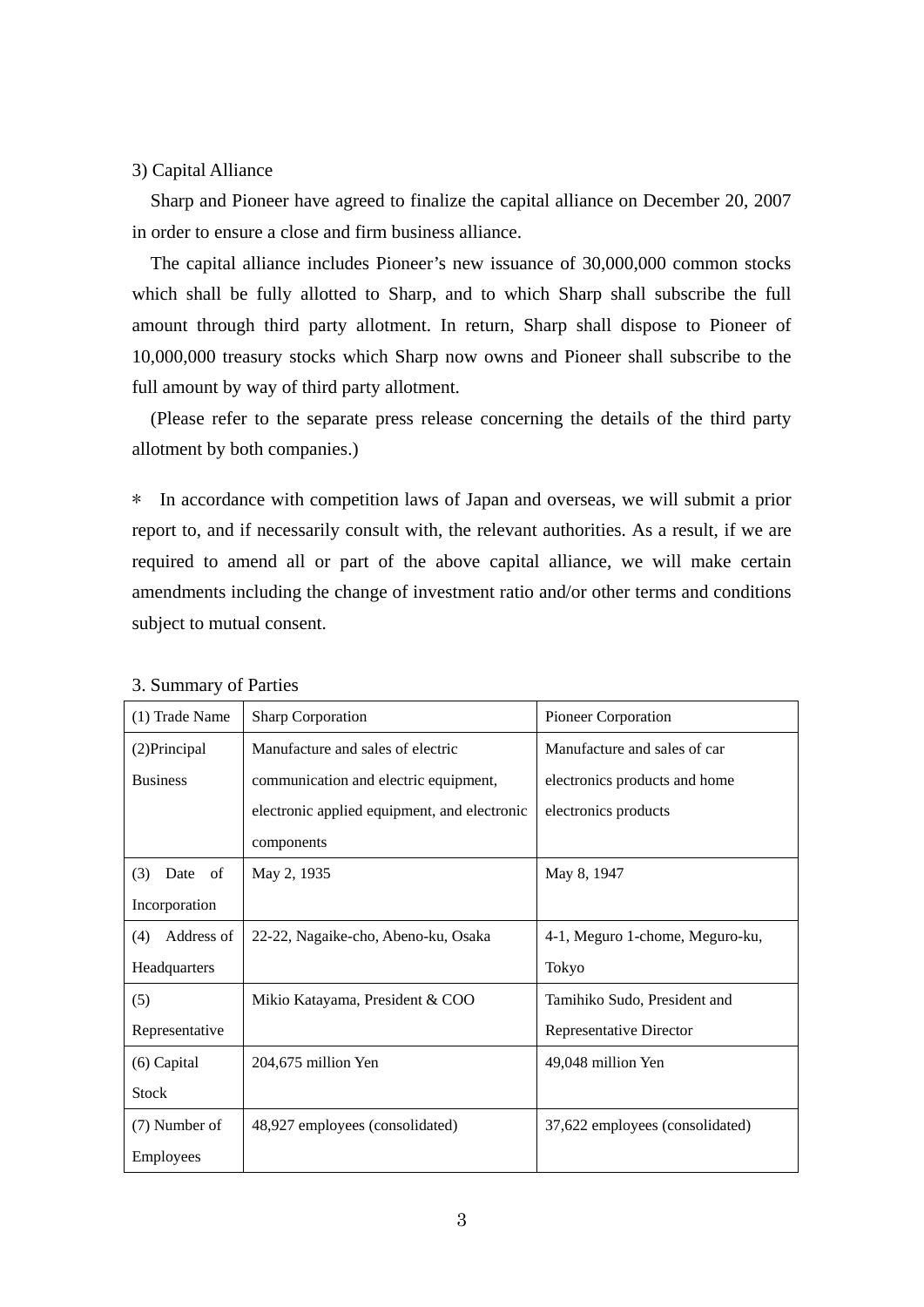| (8) Principal | Nippon Life Insurance Company                                                    | 4.95%                                    | The Master Trust Bank<br>of           |       |
|---------------|----------------------------------------------------------------------------------|------------------------------------------|---------------------------------------|-------|
| Shareholders  | Meiji Yasuda Life Insurance Company                                              |                                          | Japan, Ltd (Trust Account)            |       |
| and           |                                                                                  | 4.26%                                    |                                       | 6.58% |
| Shareholding  | Mizuho Corporate Bank, Ltd.                                                      | 3.77%                                    | Japan Trustee Services Bank, Ltd.     |       |
| Ratio         | The Bank of Tokyo-Mitsubishi UFJ, Ltd.                                           |                                          | (Trust Account)                       | 5.10% |
|               | 3.75%                                                                            |                                          | Deutsche Bank AG London-PB Irish      |       |
|               |                                                                                  | Japan Trustee Services Bank, Ltd. (Trust |                                       | 3.63% |
|               | Account)                                                                         | 3.43%                                    | The Bank of Tokyo-Mitsubishi UFJ,     |       |
|               | The Master Trust Bank of Japan, Ltd. (Trust                                      |                                          | Ltd.                                  | 3.60% |
|               | Account)                                                                         | 3.42%                                    | BNY for GCM Client Accounts (E)       |       |
|               | The Dai-ichi Mutual Life Insurance                                               |                                          | <b>ISG</b>                            |       |
|               | Company                                                                          | 2.76%                                    |                                       | 2.32% |
|               |                                                                                  | Mitsui Sumitomo Insurance Company,       |                                       | 2.22% |
|               | Limited                                                                          | 2.76%                                    | Trust & Custody Services Bank, Ltd.   |       |
|               | <b>State Street Bank and Trust Company</b><br>2.45%                              |                                          | as trustee for Mizuho Bank, Ltd.      |       |
|               |                                                                                  |                                          | Retirement Trust Account Re-entrusted |       |
|               | Sompo Japan Insurance Inc.                                                       | 2.42%                                    | by Mizuho Trust & Banking Co., Ltd.   |       |
|               |                                                                                  |                                          |                                       | 2.19% |
|               |                                                                                  |                                          | Deutsche Bank AG London-PB            |       |
|               |                                                                                  |                                          | Non-Treaty Clients 613                | 1.57% |
|               |                                                                                  |                                          | Societe Generale Paris SGOP/DAI       |       |
|               |                                                                                  |                                          | Paris 6Z                              | 1.52% |
|               |                                                                                  |                                          | Sumitomo Mitsui Banking Corporation   |       |
|               |                                                                                  |                                          |                                       | 1.43% |
| (9) Parties'  | There are no capital and personnel relationship.                                 |                                          |                                       |       |
| Relationship  | There are sales transactions of electronics equipment and electronic components. |                                          |                                       |       |
|               |                                                                                  |                                          |                                       |       |

Note: "Capital Stock," "Number of Employees" and "Principal Shareholders and Shareholding Ratio" are as of March 31, 2007.